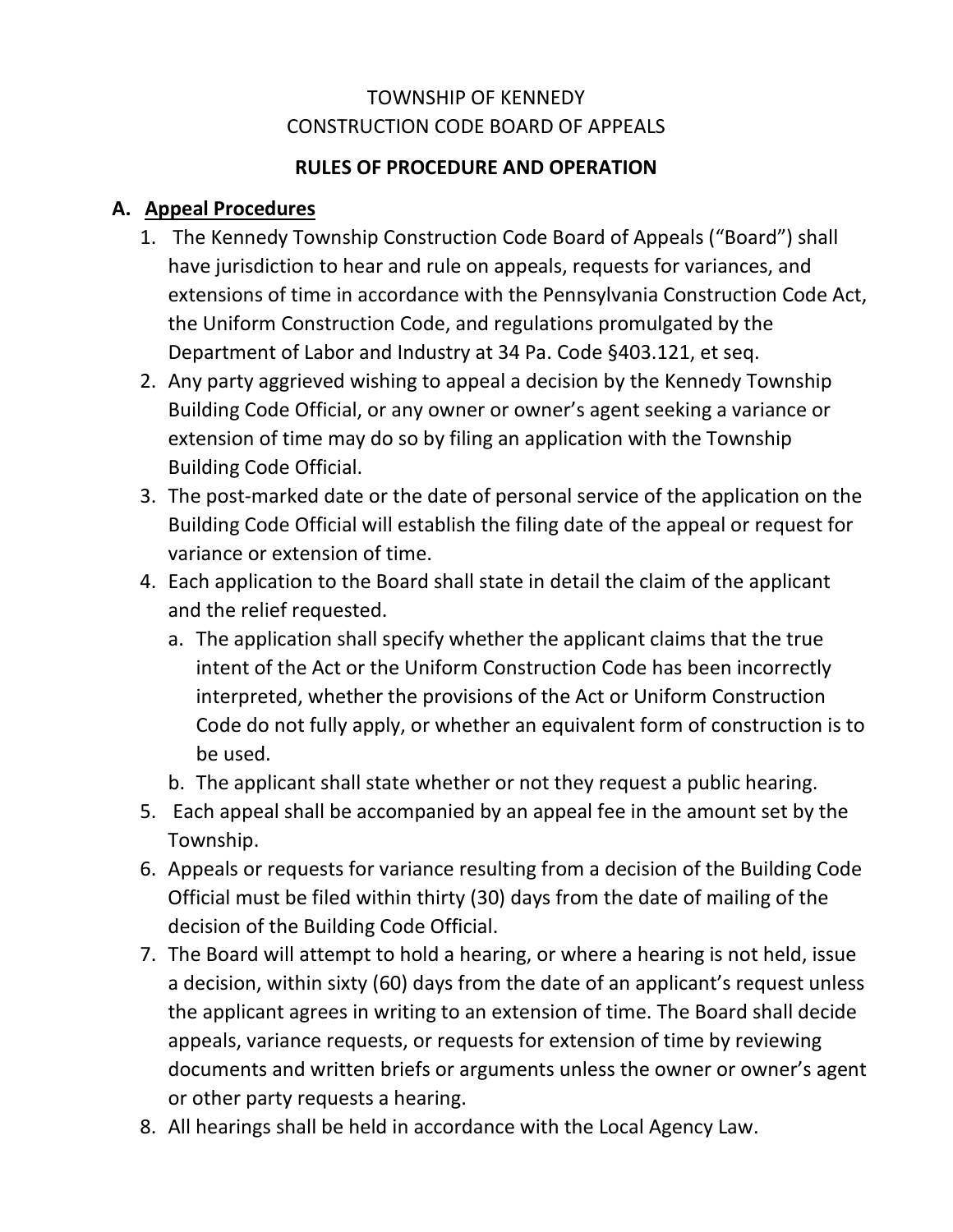- 9. Where a public hearing is held, all evidence and testimony shall be presented publicly at the hearing.
- 10. No ex-parte contact shall be made between parties to the appeal and members of the Board.
- 11. All hearings shall be recorded, whether by court reporter or by tape recording, such that an accurate transcript of the hearing can be made in the event of appeal.
- 12. When deciding an appeal, the Board shall consider only the following factors:
	- a. The true intent of the Act, or Uniform Construction Code was incorrectly interpreted.
	- b. The provisions of the Act do not apply.
	- c. An equivalent or better form of construction is to be used.
- 13. The Board may consider the following cactors when ruling upon a request for extension of time or the request for a variance:
	- a. The reasonableness of the Uniform Construction Code's application in a particular case.
	- b. The extent to which the granting of a variance or an extension of time will pose a violation of the Uniform Construction Code or an unsafe condition.
	- c. The availability of professional or technical personnel needed to come into compliance.
	- d. The availability of materials and equipment needed to come into compliance.
	- e. The efforts being made to come into compliance as quickly as possible.
	- f. Compensatory features that will provide an equivalent degree of protection comparable to the Uniform Construction Code.
- 14. When deciding an appeal, the Board may:
	- a. Deny the request in whole or in part.
	- b. Grant the request in whole or in part.
	- c. Grant the request upon certain conditions being satisfied.

 The Board shall have no authority to waive requirements of the Uniform Construction Code.

15. The Board of Appeals shall provide a written notice of its decision to the property owner, to the Building Code Official and to any other party who has participated in the appeal. The written notice of the decision shall state thereon the following notation, "Date of Mailing of This Decision -

\_\_\_\_\_\_\_\_\_\_\_\_\_\_\_\_\_\_\_\_\_\_\_\_\_\_\_ (Insert Date Decision Mailed)."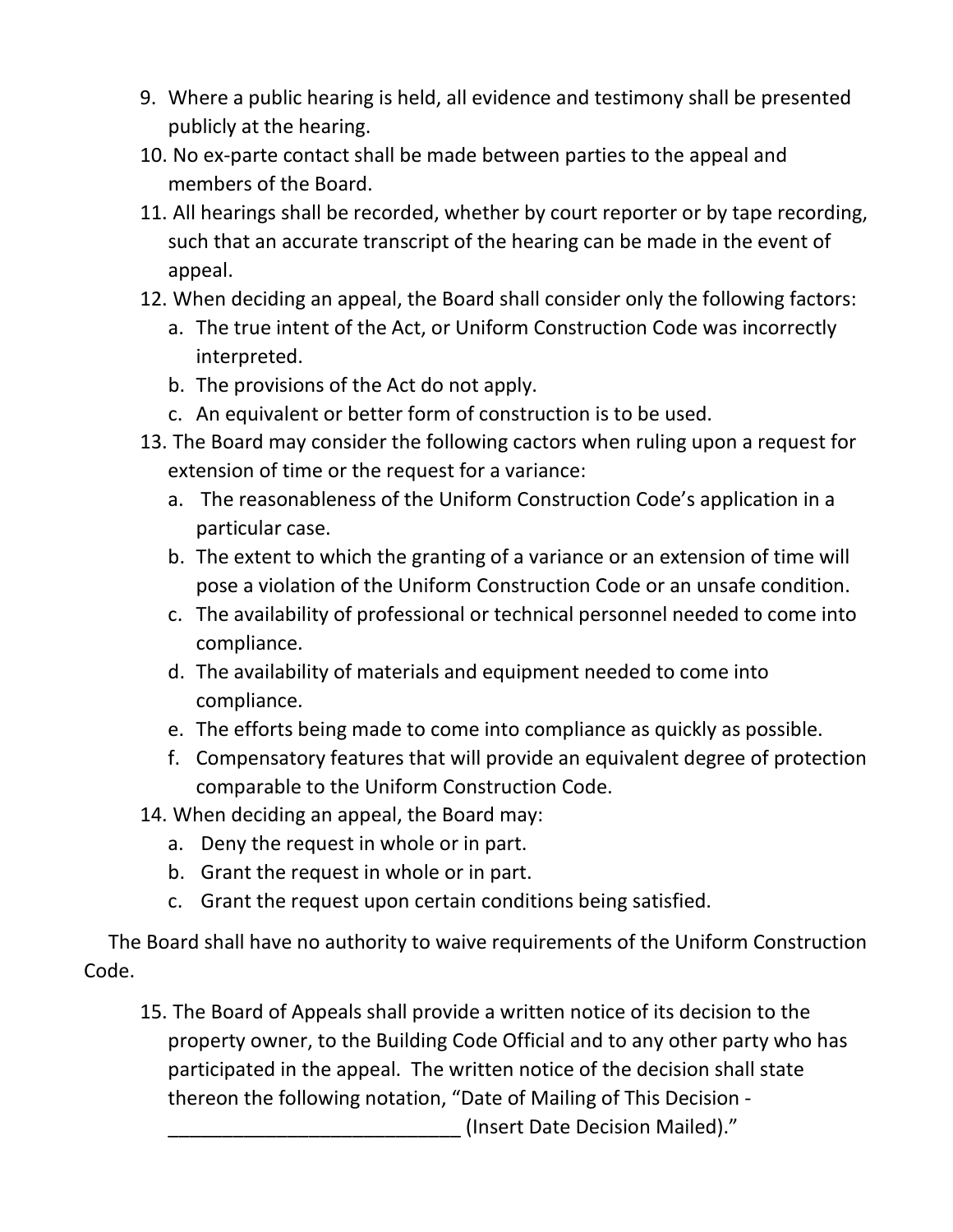- 16. The written decisions of the Board shall be accompanied by findings of fact and conclusions of law along with a discussion of the reasons for the Board's decision. The findings of fact, conclusions of law, and reasons for the Board's decision may be set forth in a separate opinion which may be issued at the time of decision or at a later time.
- 17. In appeals where a hearing is held, Board Members not present for all or part of the hearing may participate in the decision if they read all of the hearing transcript and review all of the exhibits.
- 18. In all cases, the burden of proof shall be on the applicant.

# **B. Operation of the Board**

- 19. The Board will give public notice of all meetings and hearings in accordance with the Sunshine Act.
- 20. The Board shall elect a Chair, who shall preside over meetings and hearings. The Board shall also elect a Vice-Chair and a Secretary.
- 21. The Board Shall report its activities to the Board of Commissioners, on a monthly or other regular basis.
- 22. A Board Member may not cast a vote or participate in a hearing in any appeal, request for variance, or request for extension of time in which the Member has a personal, professional, or financial interest, or where such participation may otherwise constitute a conflict of interest within the meaning of the State Ethics Act.
- 23. The Board may determine whether to schedule regular meetings and shall provide public notice of its meetings in accordance with the Sunshine Act.
- 24. These Rules of Procedure may be amended from time-to-time by majority vote of the Board.
- 25. The Board shall, as necessary, utilize legal, architectural, engineering or other professional consultants as may be approved by the Board of Commissioners.

# **BY THE TOWNSHIP OF KENNEDY UNIFORM CONSTRUTIOIN CODE BOARD**

Chris Gutt Dave Gasparovich Richard Urbano

\_\_\_\_\_\_\_\_\_\_\_\_\_\_\_\_\_\_\_\_ \_\_\_\_\_\_\_\_\_\_\_\_\_\_\_\_\_\_\_\_ \_\_\_\_\_\_\_\_\_\_\_\_\_\_\_\_\_\_\_\_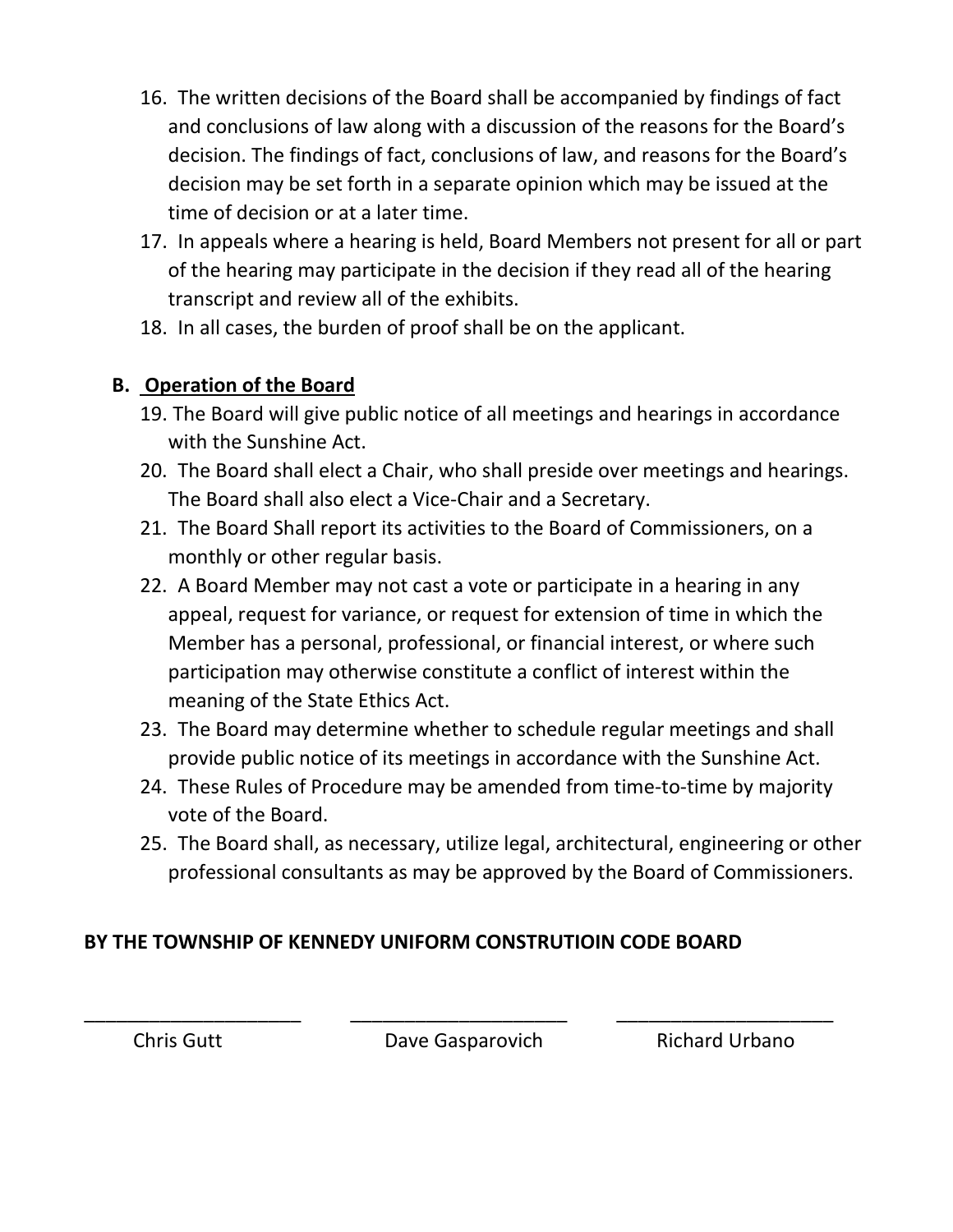# **KENNEDY TOWNSHIP 340 FOREST GROVE ROAD ALLEGHENY COUNTY, PENNSYLVANIA**

# APPLICATION OF APPEAL UNIFORM CONSTRUTION CODE APPEALS BOARD

| Petitioner:                                                                                        |
|----------------------------------------------------------------------------------------------------|
|                                                                                                    |
|                                                                                                    |
|                                                                                                    |
|                                                                                                    |
|                                                                                                    |
| (for appeals hearing, list witnesses registration page)                                            |
| <b>Property Owner:</b>                                                                             |
|                                                                                                    |
|                                                                                                    |
|                                                                                                    |
|                                                                                                    |
|                                                                                                    |
| <b>Property Location:</b>                                                                          |
|                                                                                                    |
| City, State, Zip: National City, State, Zip: National City, State, Zip: National City, State, 2014 |
| Appeal Method: (check one)                                                                         |
| <b>Appeals Meeting</b>                                                                             |
| <b>Appeals Hearing</b>                                                                             |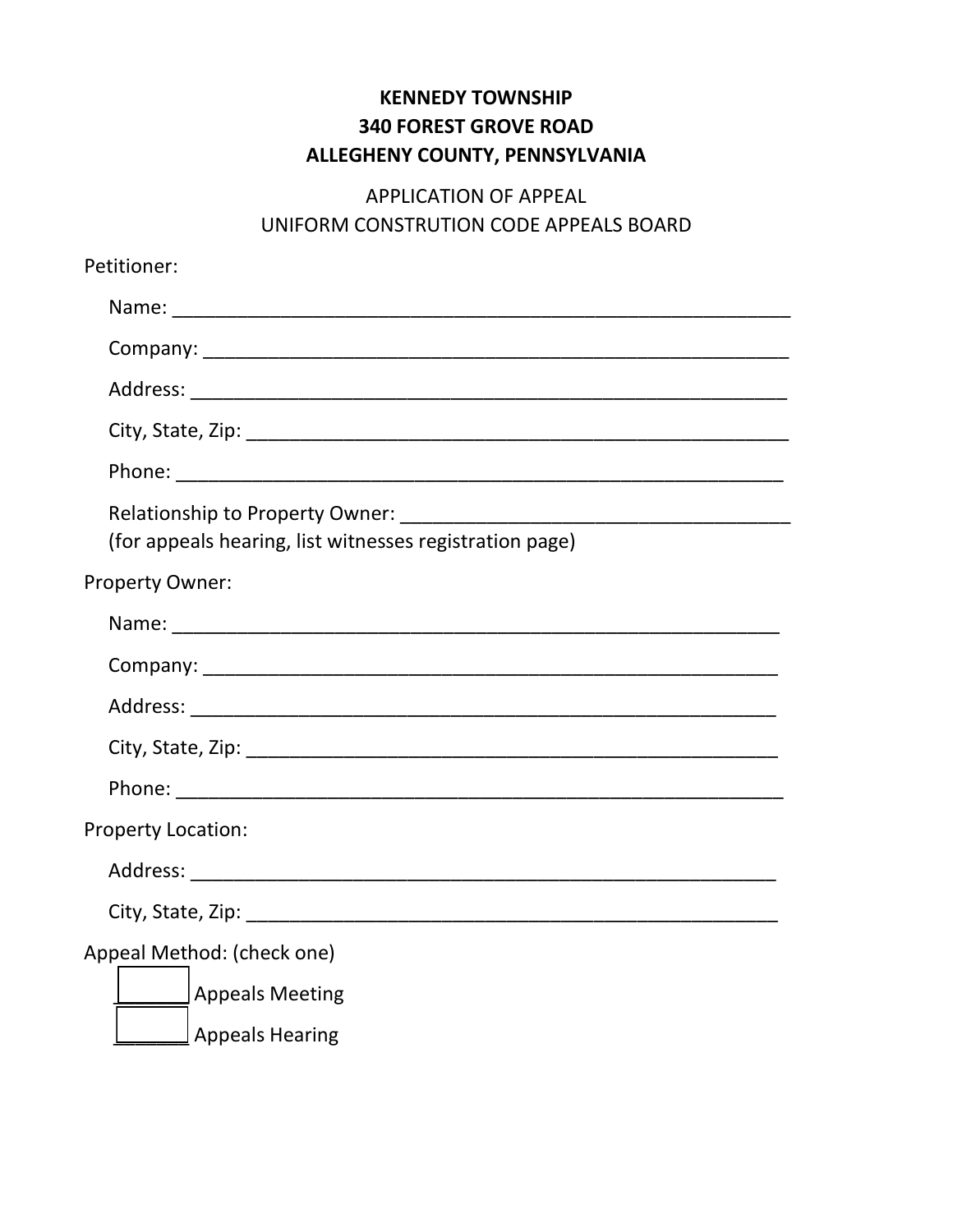## **WITNESS REGISTRATION PAGE**

| <b>Relationship to Property Owner:</b>                                           |
|----------------------------------------------------------------------------------|
| Architect     Engineer     Contractor     Lawyer Other                           |
|                                                                                  |
|                                                                                  |
|                                                                                  |
|                                                                                  |
| Relationship to Property Owner:                                                  |
| Architect     Engineer     Contractor     Lawyer Other _________________________ |
|                                                                                  |
|                                                                                  |
|                                                                                  |
|                                                                                  |
| Relationship to Property Owner:                                                  |
| Architect   Engineer<br>Contractor     Lawyer Other ______________               |
|                                                                                  |
|                                                                                  |
|                                                                                  |
|                                                                                  |
| <b>Relationship to Property Owner:</b>                                           |
| Architect     Engineer     Contractor     Lawyer Other _______________           |
| Use multiple sheets if required                                                  |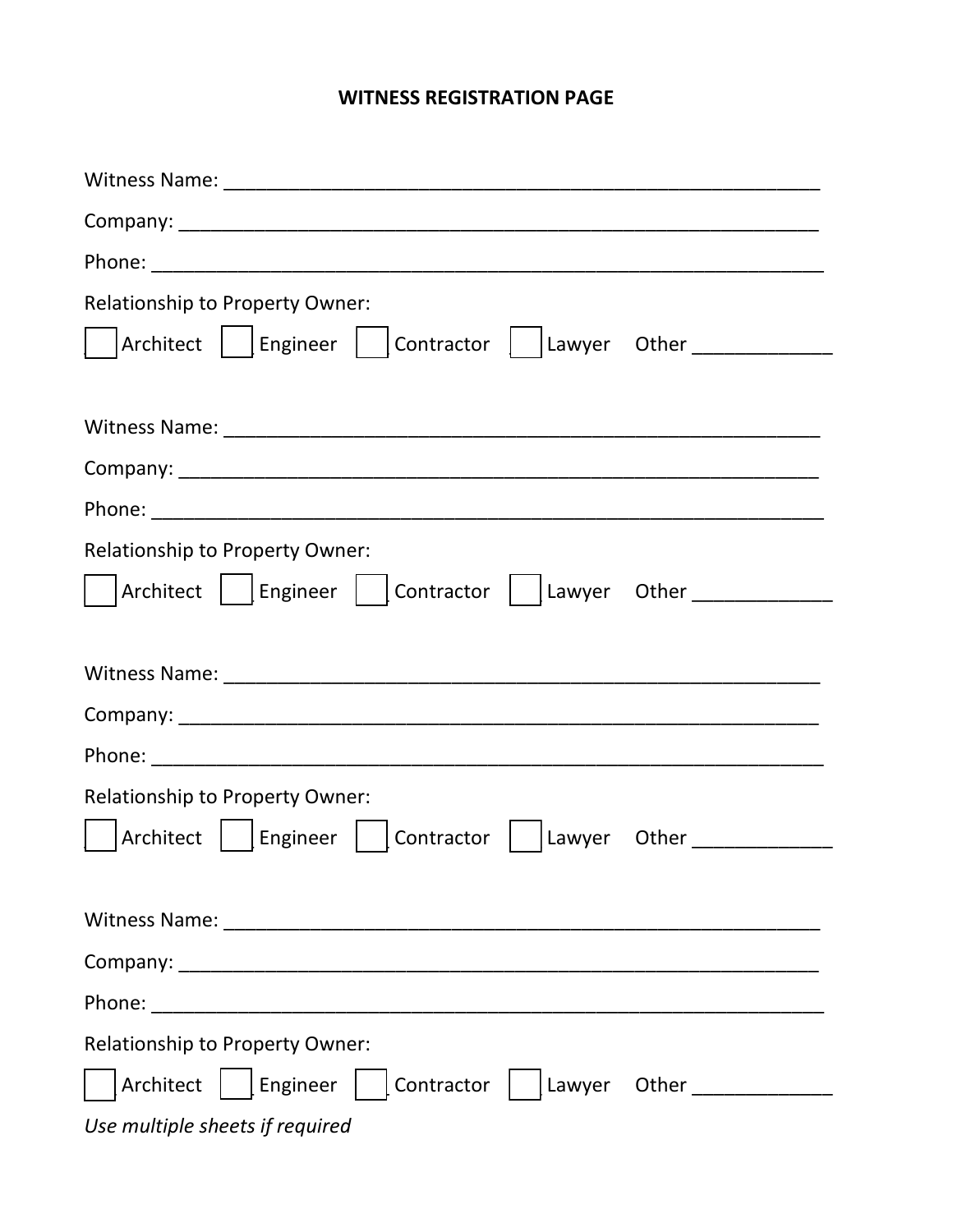#### **ICC Code for which appeal is requested:**

list applicable code sections behind code and attach copy of *the text of* the code



Code: \_\_\_\_\_\_\_\_\_\_\_\_\_\_\_\_\_\_\_\_\_\_\_\_\_\_\_\_\_\_\_\_\_\_\_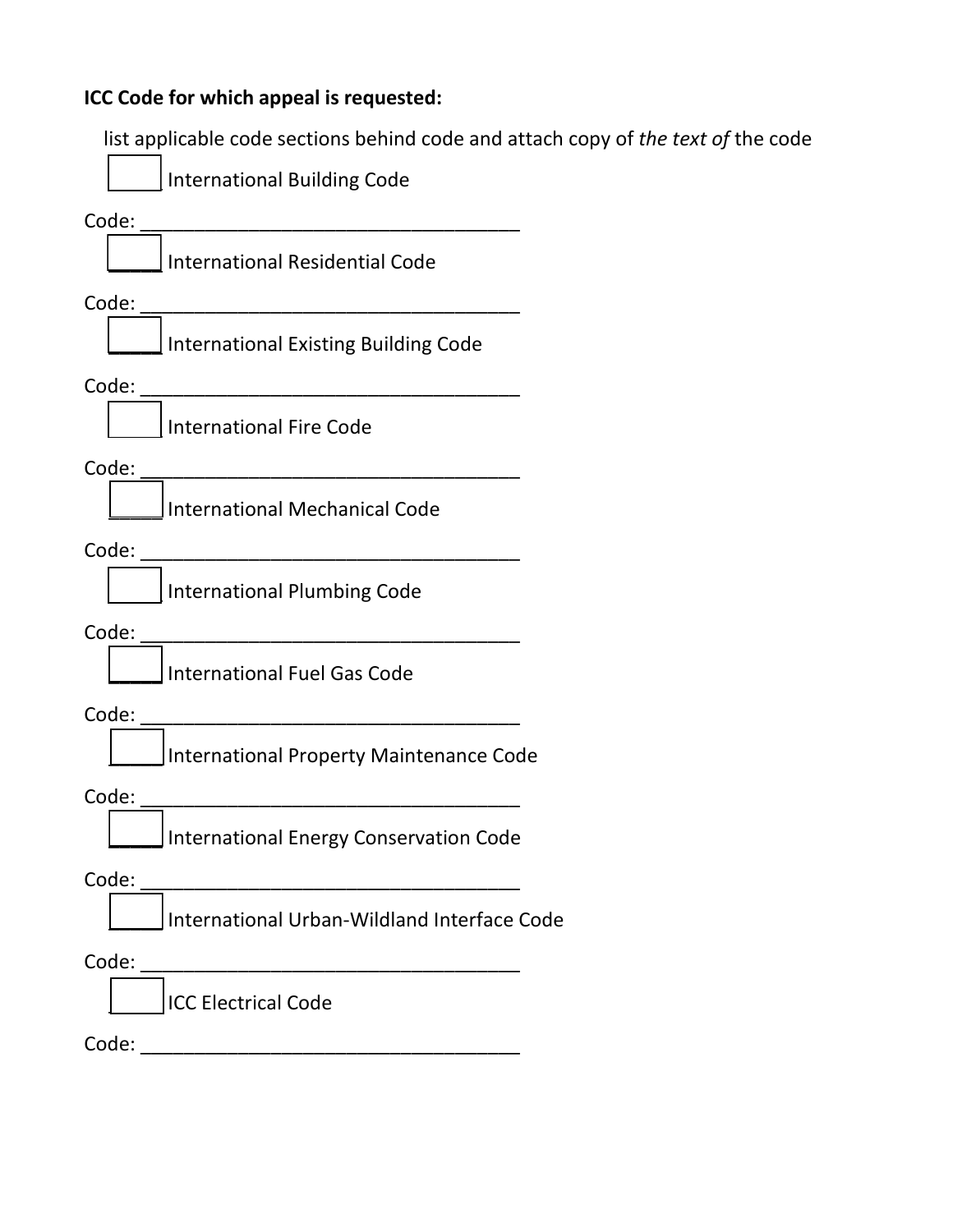Reason for Appeal:

The true intent of the Act or Uniform Construction Code was incorrectly interpreted.

The Provisions of the Act do not apply.

An equivalent form of construction is to be used.

**Supporting Documentation and/or Relief Requested:** 

(use separate sheet if necessary)

Please use one sheet per code appeal